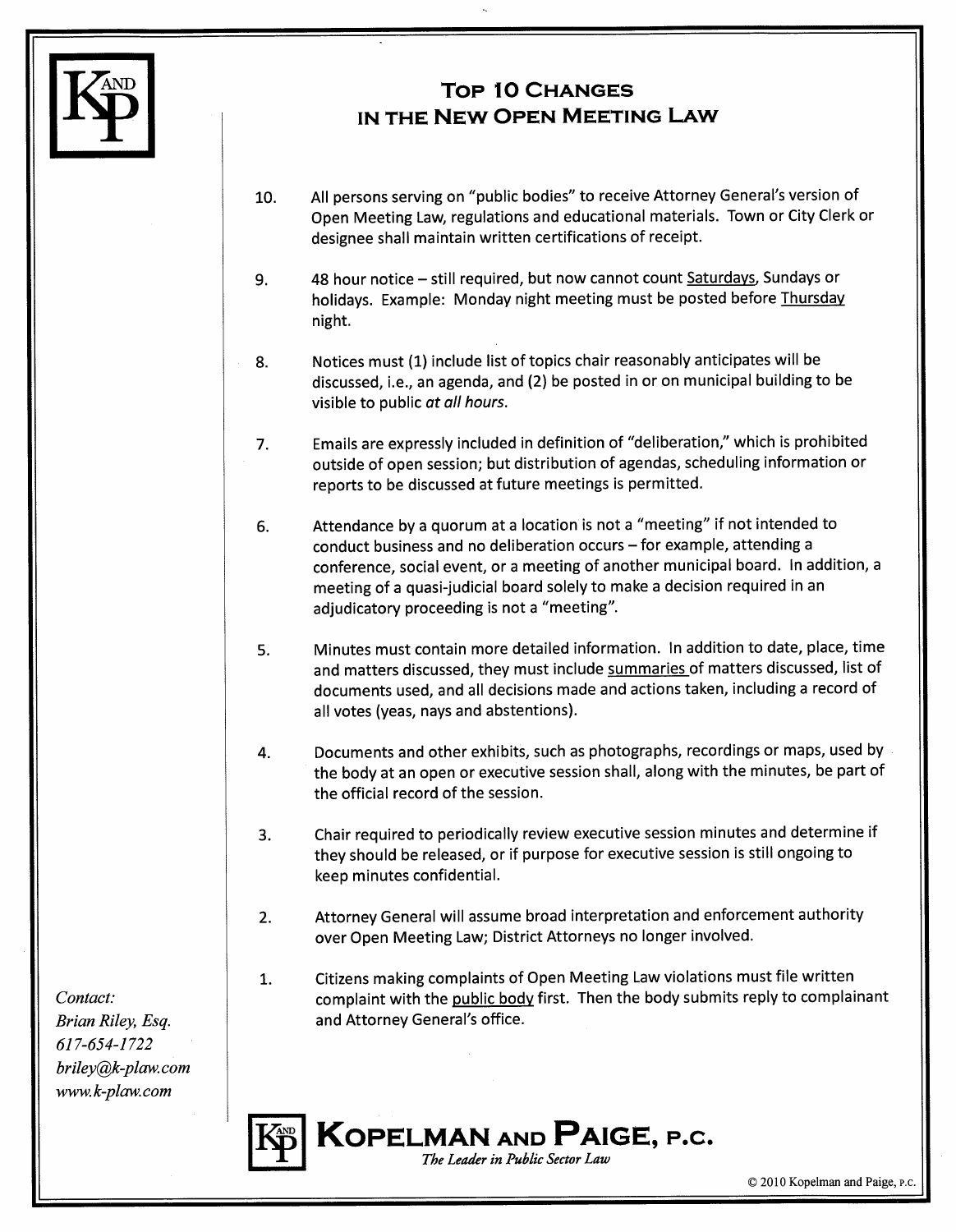

## **Reasons for Convening Executive Session (M.G.L. c.30A, Sec. 21 - Effective July 1, 2010)**

- 1. To discuss the reputation, character, physical condition or mental health, rather than professional competence, of an individual, or discuss the discipline or dismissal of, or complaints or charges against, a public officer, employee, staff member or individual. *(See Rights of Individuals on reverse.)*
- 2. To conduct strategy sessions in preparation for negotiations with non-union personnel or to conduct collective bargaining sessions or contract negotiations with non-union personnel.
- 3. To discuss strategy with respect to collective bargaining or litigation if an open meeting may have a detrimental effect on the bargaining or litigating position of the public body and the chair so declares.
- 4. To discuss the deployment of or strategy regarding security personnel or devices, e.g., a sting operation.
- 5. To investigate charges of criminal misconduct or to consider the filing of criminal complaints.
- 6. To consider the purchase, exchange, lease or value of real estate, if the chair declares that an open meeting may have a detrimental effect on the negotiating position of the public body.
- 7. To comply with, or act under the authority of, any general or special law or federal grant-in-aid requirements.
- 8. To consider or interview applicants for employment by a preliminary screening committee, if the chair declares that an open meeting will have a detrimental effect in obtaining qualified applicants. This shall not apply to any meeting regarding applicants who have passed a prior preliminary screening.
- 9. To meet with a mediator regarding any litigation or decision; provided that (i) any decision to participate in mediation shall be made in open session and the parties disclosed and (ii) no action shall be taken with respect to the issues involved without deliberation and approval of the action at an open session.
- 10. To discuss trade secrets or confidential or proprietary information regarding activities by a governmental body as energy supplier, municipal aggregator or energy cooperative, if an open session will adversely affect conducting business relative to other entities making, selling or distributing energy.

*For more information please contact Len Kopelman at 800-548-3522, ext. 1701 or lkopelman@k-plaw.com.*

*(over)*